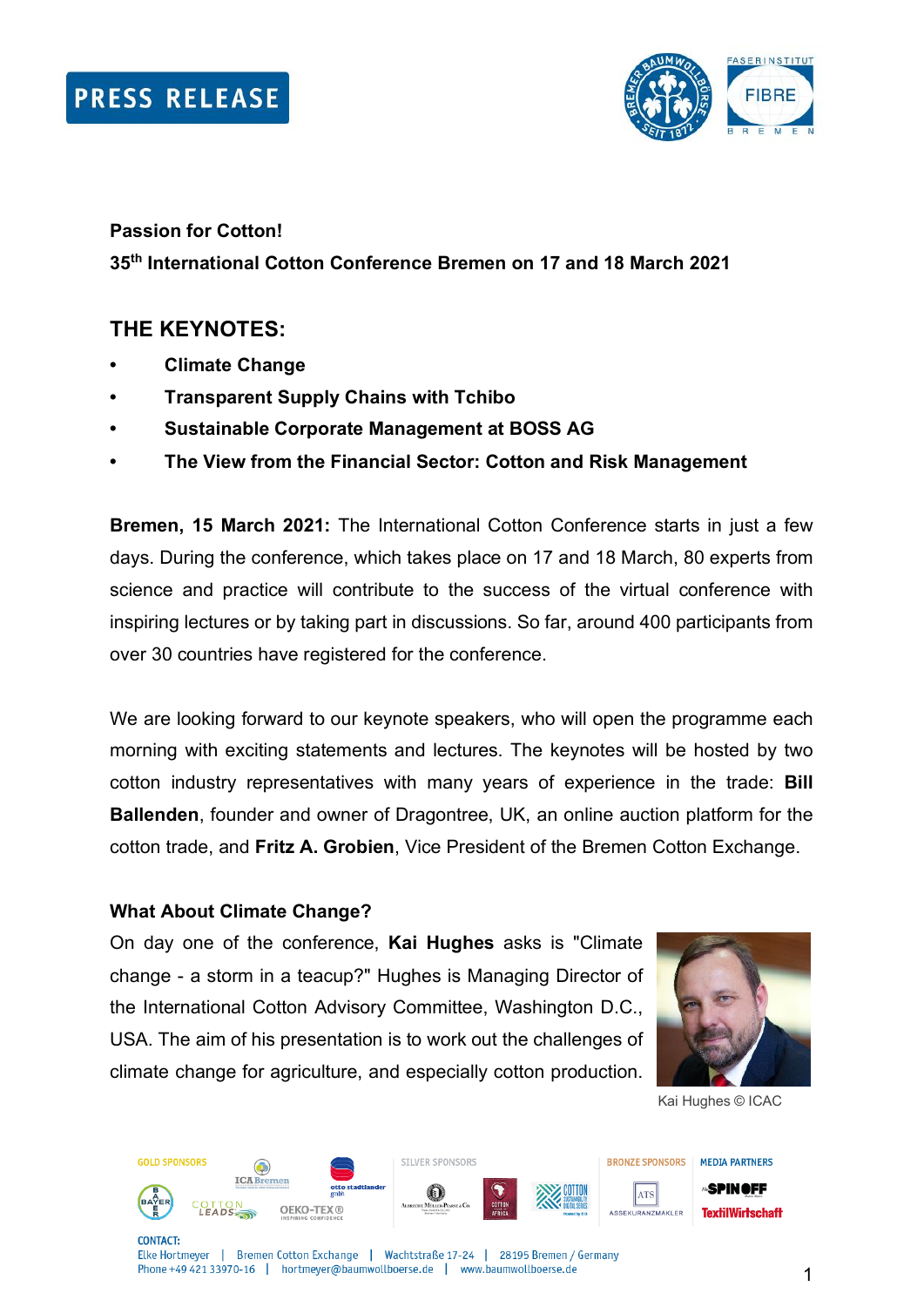

Building on this, concrete approaches and solutions should be discussed within the cotton community.

#### **Supply Chains – Which Strategy Applies to Sustainability?**

**Nanda Bergstein** is Director of Sustainability at Tchibo GmbH, Hamburg, Germany. In her keynote, she presents the sustainability strategy of this family business which, through trading coffee and with a special sales concept, has developed into one of the largest German consumer goods and retail companies. In 2006, Tchibo decided to operate 100 percent Nanda Bergstein © Tchibo sustainably. The company sees great opportunities for achieving its goal in building transparent supply chains.



#### **Sustainability and Corporate Governance**

The starting signal for the second day of the conference is a keynote by **Heinz Zeller**, Head of Sustainability & Logistics at Hugo Boss. Hugo Boss AG, Metzingen, Germany, is the producer and distributor of the world-famous, premium-segment lifestyle brand Hugo Boss. In his lecture, Heinz Zeller shows why

cotton is still the most important raw material for Hugo Boss, but <sub>Heinz Zeller © Hugo Boss</sub> also addresses the specific challenge. Why is transparency still

important, what experiences has the company had in the implementation process, and what role does the company's Responsible Product Policy play in this?

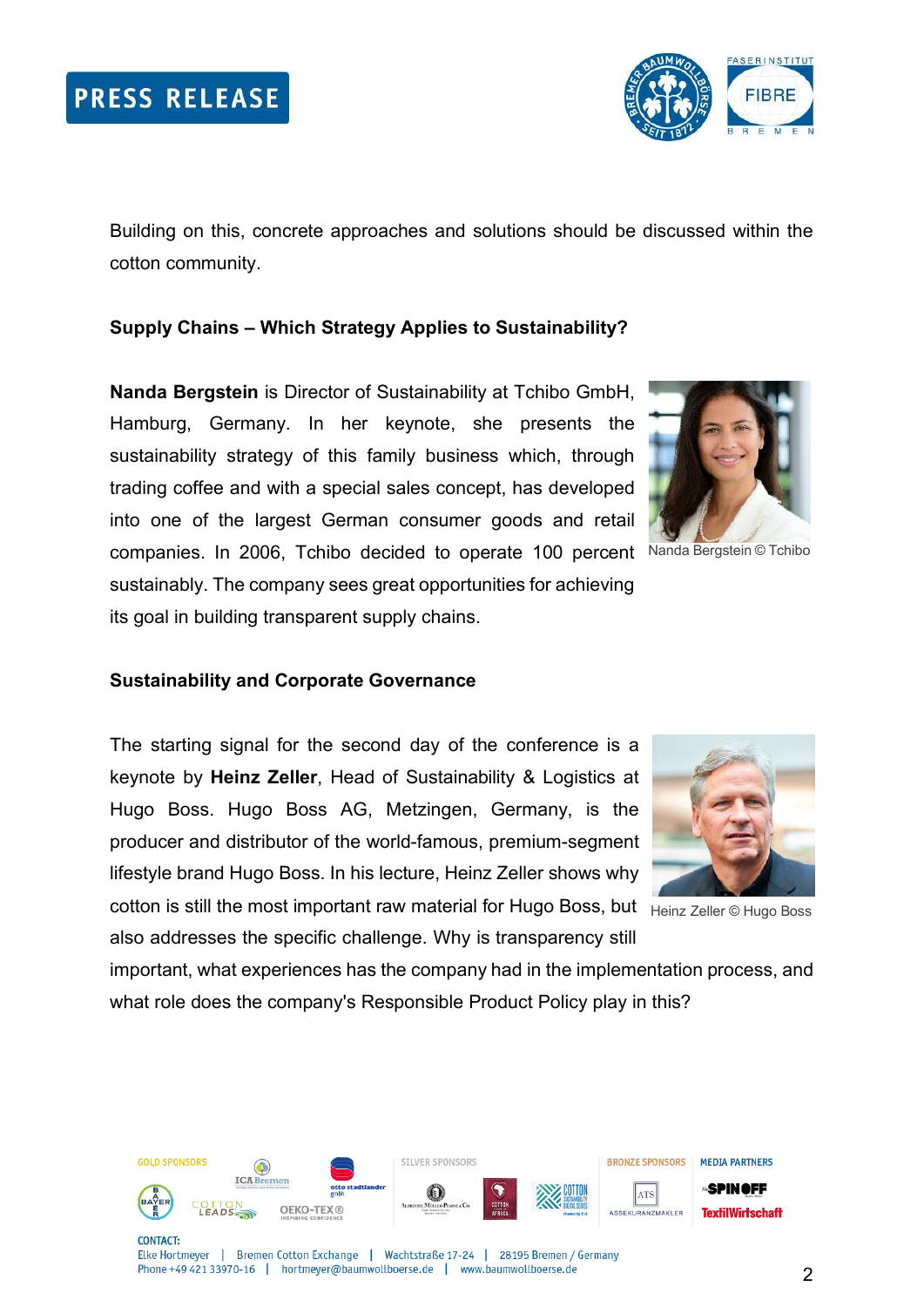## **PRESS RELEASE**



#### **The View from the Financial Sector: Cotton and Risk Management**

**Michael Alt**, Head of Commodities Advisory & Distribution and **Egon Weinberg**, Head of Commodity Research at Commerzbank, Frankfurt, Germany, provide an overview of what drives commodity markets on the stock exchanges, and offer a special look at cotton. It should be made clear what effects market participants can expect and how they can operate predictive risk management in advance.



Michael Alt © Commerzbank

#### **Looking Through the Cotton Glasses: Diversity in Science and Practice**



The International Cotton Conference programme is impressive in its diversity, with 14 sessions. In the **conceptual context**, the major topics include sustainability, transparency, and responsibility along the cotton production and supply chains, as part of a resourcesaving circular economy. The **technical** part of the conference deals with methods to support progressive and resource-saving processes that lead to higher yields for farmers, and a better quality of cotton in terms of its further processing into textiles. This clearly shows that the

use of cotton goes far beyond the clothing sector, and that natural fibres can be used for technical applications, as well as in a modified form as a plastic substitute.

Parallel to the sessions, **poster presentations** and **expert sessions** will take place on the conference platform, some of which will follow on from the lectures or provide informative impulses to open the view to other subject areas in different ways. There

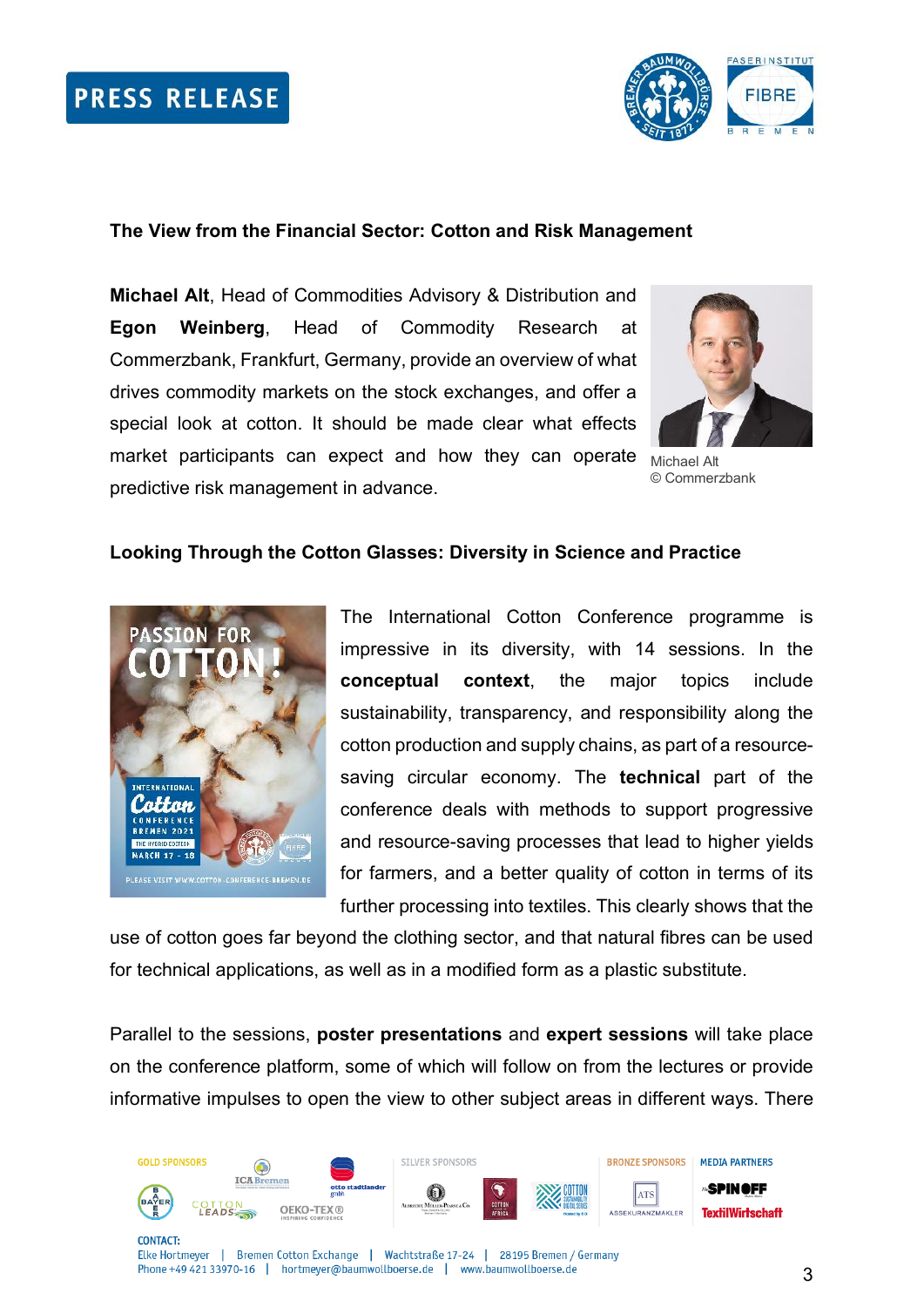

will be a special 'room' for this on the virtual conference platform, which is open for communication between the participants. The conference homepage provides more detailed information on the programme and its events at [https://cotton-conference](https://cotton-conference-bremen.de/program/)[bremen.de/program/.](https://cotton-conference-bremen.de/program/)

#### **Communication and Interaction are also Possible 'Virtually'**

In general: Interaction and exchange among the participants are of great importance, both during and after the conference. The conference platform's interaction tools make it possible to ask questions to the speakers or take part in surveys during the presentations. Participants and speakers can arrange **private video meetings** after the presentations. Other dialogue formats that help people get into conversation are offered as part of **digital matchmaking** on selected topics, or as **business speed dating** to get to know each other. If necessary, every participant can be reached via the conference platform. More on this at [https://cotton-conference](https://cotton-conference-bremen.de/virtualexperience/)[bremen.de/virtualexperience/](https://cotton-conference-bremen.de/virtualexperience/)

We will continue to keep you up to date on the cotton conference and the supporting programme. The latest conference news and programme details can also be found on the conference website: [https://cotton-conference-bremen.de/program/.](https://cotton-conference-bremen.de/program/)

We look forward to active media coverage. Interview requests in advance are processed as quickly as possible. Journalists are welcome to attend the conference. The accreditation form is attached to this press release. It is also available to download at any time via the conference website [https://cotton-conference-bremen.de/press/.](https://cotton-conference-bremen.de/press/)